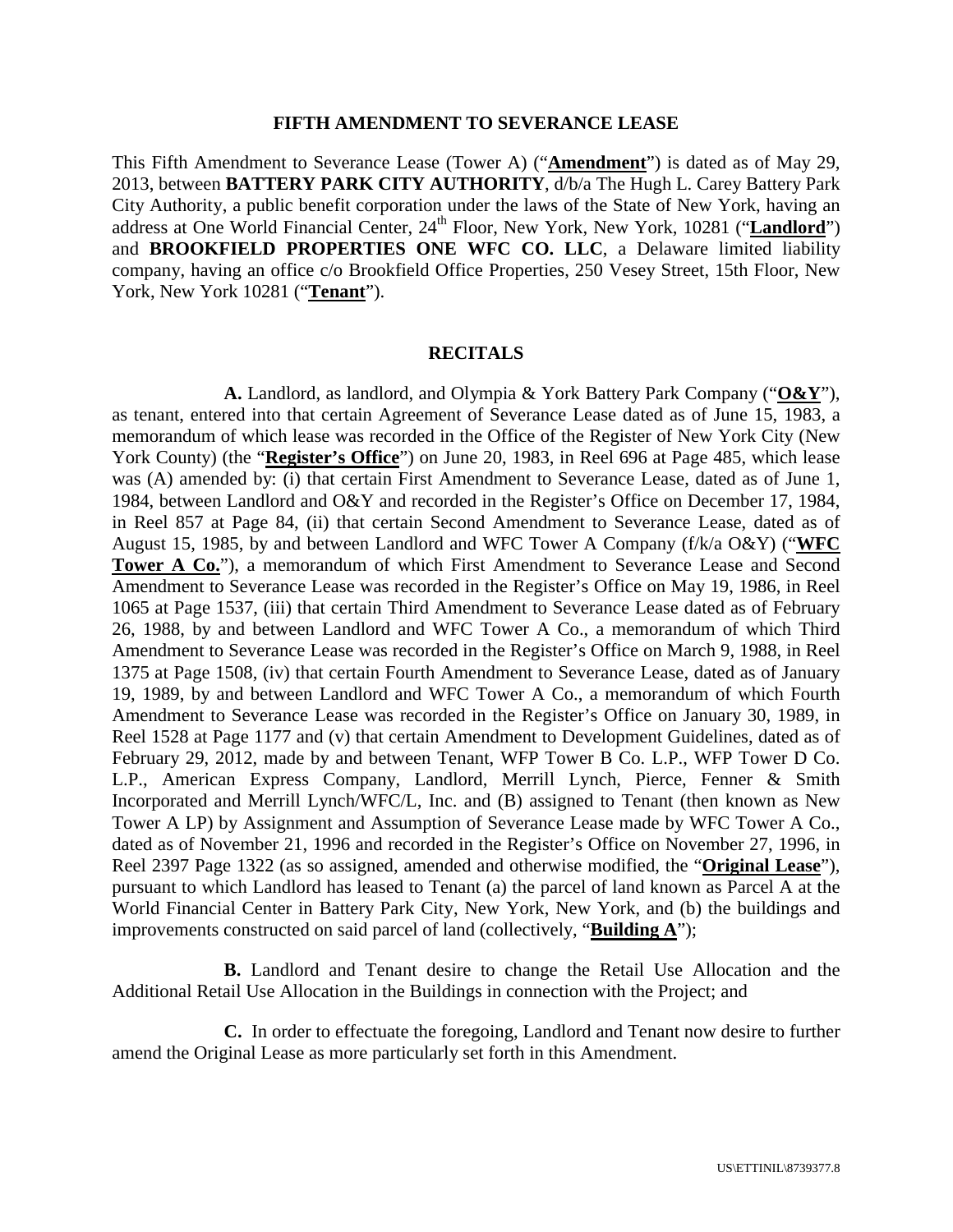**ACCORDINGLY,** in consideration of the foregoing and other good and valuable consideration, the receipt and sufficiency of which are hereby acknowledged, Landlord and Tenant agree as follows:

1. Capitalized Terms/Definitions. All capitalized terms used in this Amendment which are not otherwise defined herein shall have the meanings ascribed to them in the Original Lease.

2. Amendment to Retail Use Allocation and Additional Retail Use Allocation. Section 23.04(ii) of the Original Lease is hereby amended by replacing

(a) the words "eighteen thousand (18,000)" with the words "zero (0)"; and

(b) the words "thirty-one thousand six hundred ninety-four (31,694)" with the words "fifty-two thousand five hundred forty six (52,546)".

3. Notices. Clauses (a) and (b) of Section 25.01 of the Original Lease are hereby deleted in their entirety and replaced with the following:

> (a) if by Landlord, by mailing the same to Tenant by (x) certified or registered mail, postage prepaid, return receipt requested or (y) Federal Express or other nationally recognized overnight courier service, addressed to

> > Brookfield Properties One WFC Co. LLC c/o Brookfield Office Properties 250 Vesey Street,  $15<sup>th</sup>$  Floor New York, New York 10281 Attention: Mitchell E. Rudin President and Chief Executive Officer, U.S. Commercial **Operations**

with copies to:

Brookfield Office Properties 250 Vesey Street,  $15<sup>th</sup>$  Floor New York, New York 10281 Attention: General Counsel

and

Fried Frank Harris Shriver & Jacobson LLP One New York Plaza New York, New York 10004 Attention: Joshua Mermelstein, Esq.

and/or to such other address(es) and attorneys as Tenant may from time to time designate by Notice given to Landlord by certified or registered mail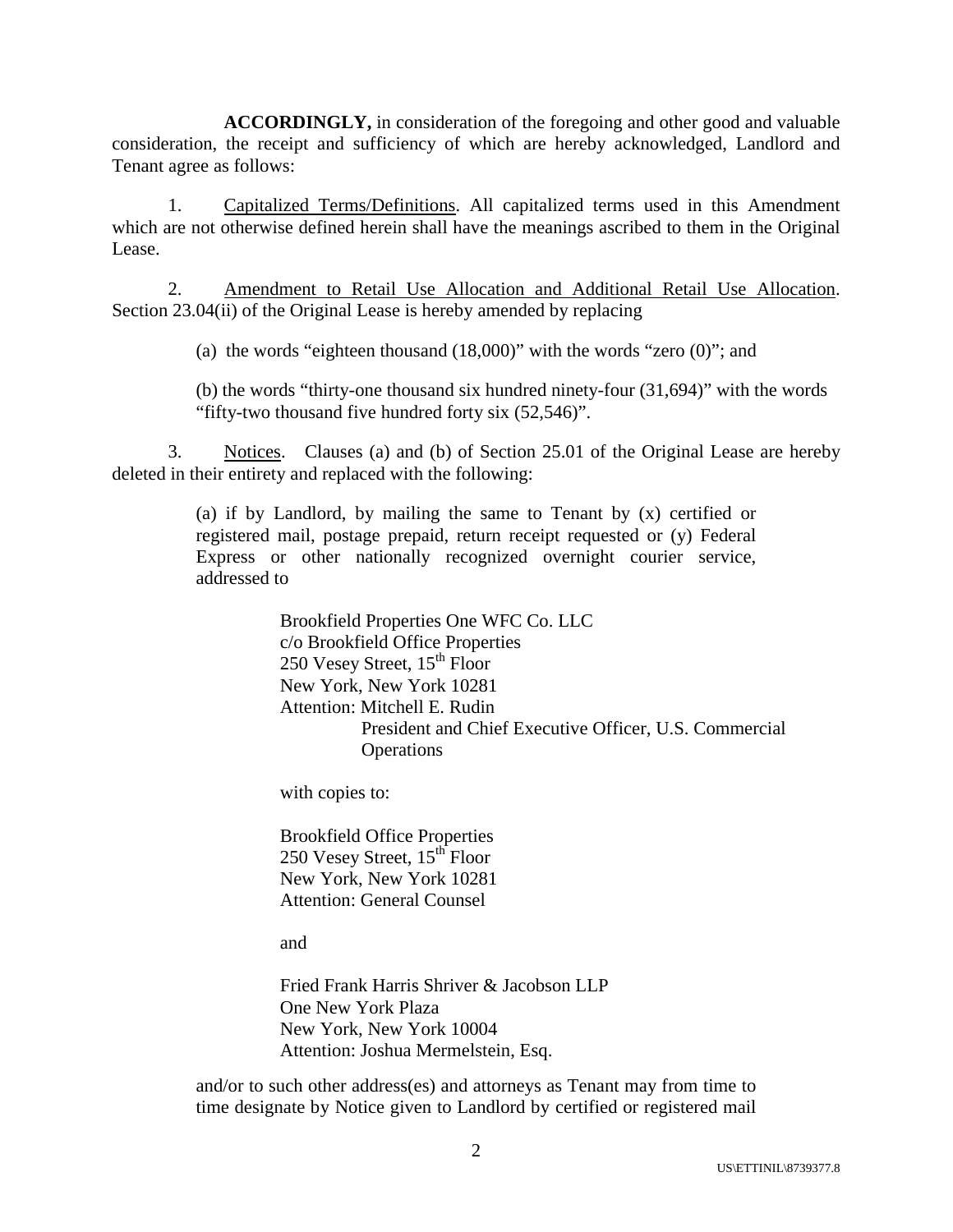as aforesaid, except that at no time shall Landlord be required to give, in the aggregate, more than four Notices or copies thereof; and

(b) if by Tenant, by mailing the same to Landlord by (x) certified or registered mail, postage prepaid, return receipt requested or (y) Federal Express or other nationally recognized overnight courier service, addressed to

> Battery Park City Authority, d/b/a Hugh L. Carey Battery Park City Authority  $200$  Liberty Street,  $24^{\text{th}}$  Floor New York, New York 10281 Attention: President

with a copy to:

Battery Park City Authority, d/b/a Hugh L. Carey Battery Park City Authority 200 Liberty Street, 24<sup>th</sup> Floor New York, New York 10281 Attention: General Counsel

with a copy to:

Shearman & Sterling LLP 599 Lexington Avenue New York, NY 10022 Attention: Chris Smith, Esq

and/or to such other address(es) and attorneys as Landlord may from time to time designate by Notice given to Tenant by certified or registered mail as aforesaid, except that at no time shall Tenant be required to give, in the aggregate, more than four Notices or copies thereof.

4. Miscellaneous.

(a) Upon execution and delivery of this Amendment, this Amendment shall become part of the Lease and all references to the "Lease" shall mean the Original Lease, as amended by this Amendment, and all amendments, modifications, extensions and renewals thereof. The terms, provisions or conditions of the Lease are hereby ratified and shall remain in full force and effect, as modified hereby.

(b) The Section headings used in this Amendment are for convenience only, and are not to be used in determining the meaning of this Amendment or any part thereof.

(c) This Amendment contains the sole and entire understanding and agreement of the parties with respect to its entire subject matter and all prior negotiations,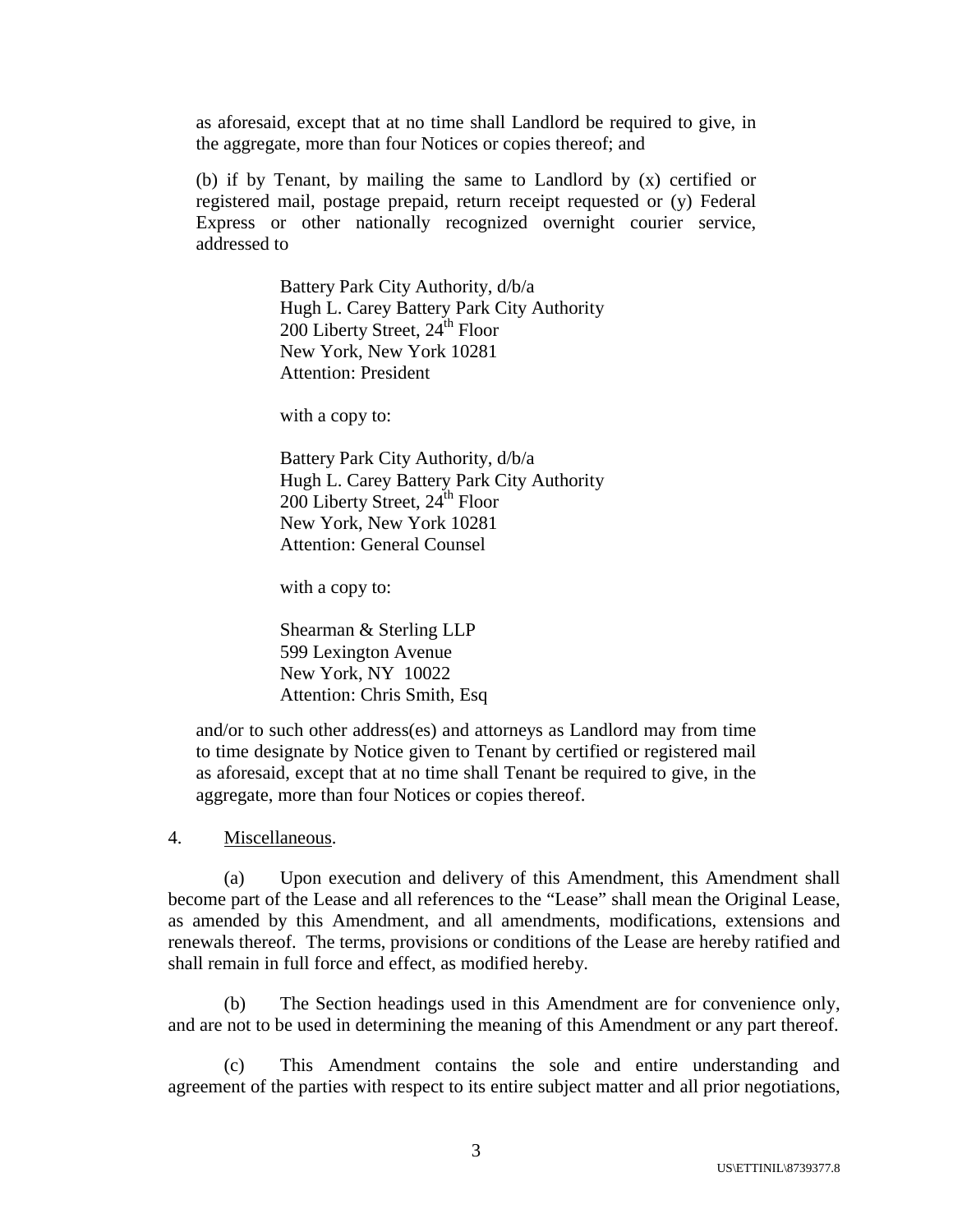discussions, representations, agreements and understandings heretofore had among the parties with respect thereto are merged herein.

(d) This Amendment may be executed in duplicate counterparts, each of which shall be deemed an original and all of which, when taken together, shall constitute one and the same instrument.

(e) This Amendment shall bind and inure to the benefit of the parties hereto and their respective successors and permitted assigns under the Lease.

(f) A memorandum of this Amendment in form suitable for recording (and any other instruments required to record such memorandum) and reasonably acceptable to both Landlord and Tenant, shall be executed and filed at the request of Tenant, at Tenant's sole cost and expense.

5. Broker. Landlord and Tenant each represents and warrants to the other that it has not dealt with any broker in connection with this Amendment. Landlord and Tenant shall each indemnify and hold harmless the other party from and against any and all claims, damages and costs (including reasonable attorneys' fees and disbursements) incurred by such other party in connection with a breach or alleged breach of the indemnifying party's representation and warranty contained in this Section 5.

[NO FURTHER TEXT ON THIS PAGE]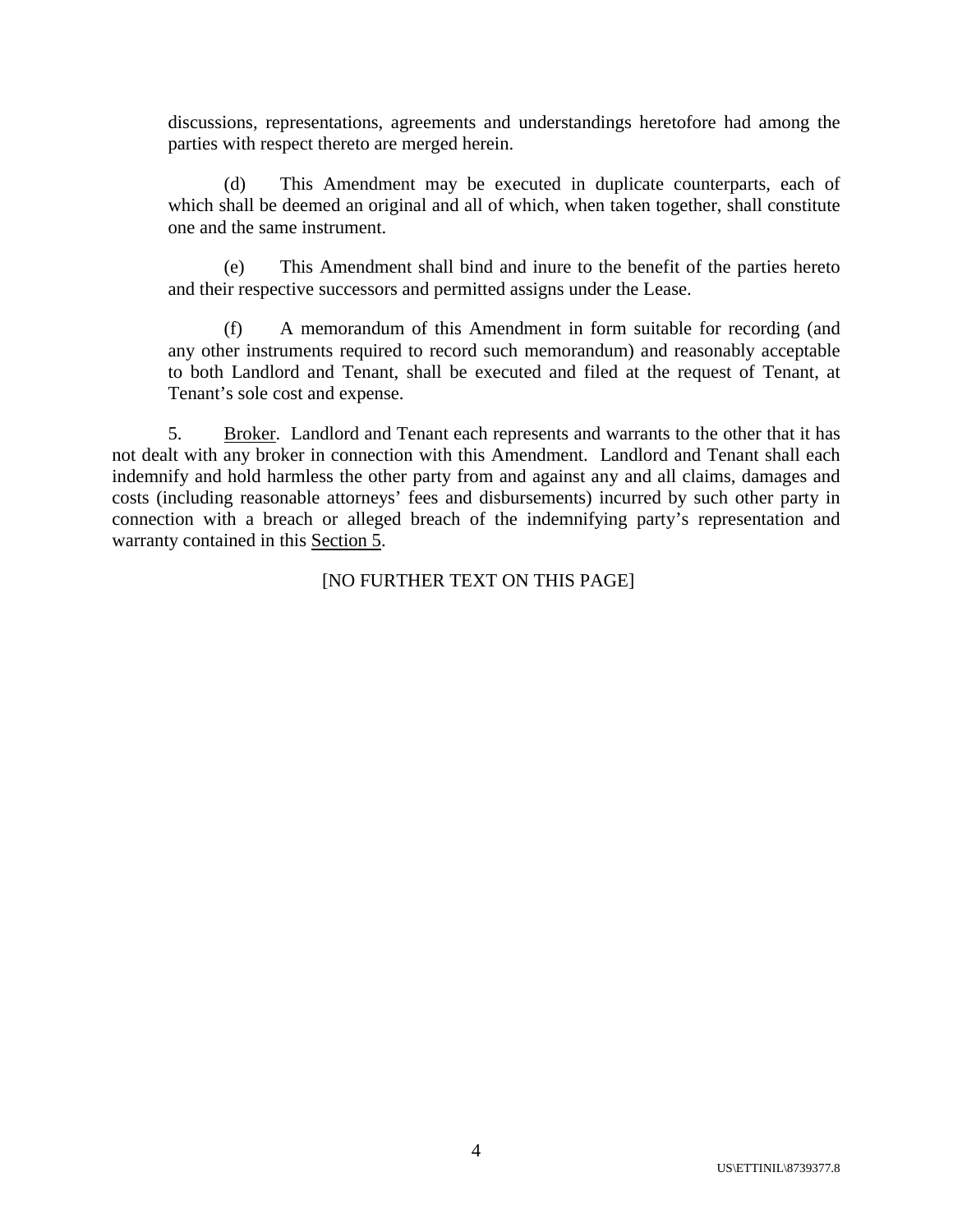**1N** WITNESS WHEREOF, Landlord and Tenant have executed this Amendment as of the date first above written.

### LANDLORD:

# **BATTERY PARK** CITY AUTHORITY,

d/b/a **The** Hugh L. Carey **Battery Park** City Authority, a public benefit corporation under the laws of the State of New York

 $\frac{\overbrace{\text{KMS}}\text{A}}{\text{Name: } \text{Robert } \textbf{M} \cdot \text{Set}}$ By:

## **TENANT:**

### BROOKFIELD **PROPERTIES** ONE **WFC** CO. LLC, a Delaware Limited Liability Company

By:

Name; Title:

[SIGNATURE PAGE **TO** FIFTH AMENDMENT TO SEVERANCE LEASE (TOWER **A)]**